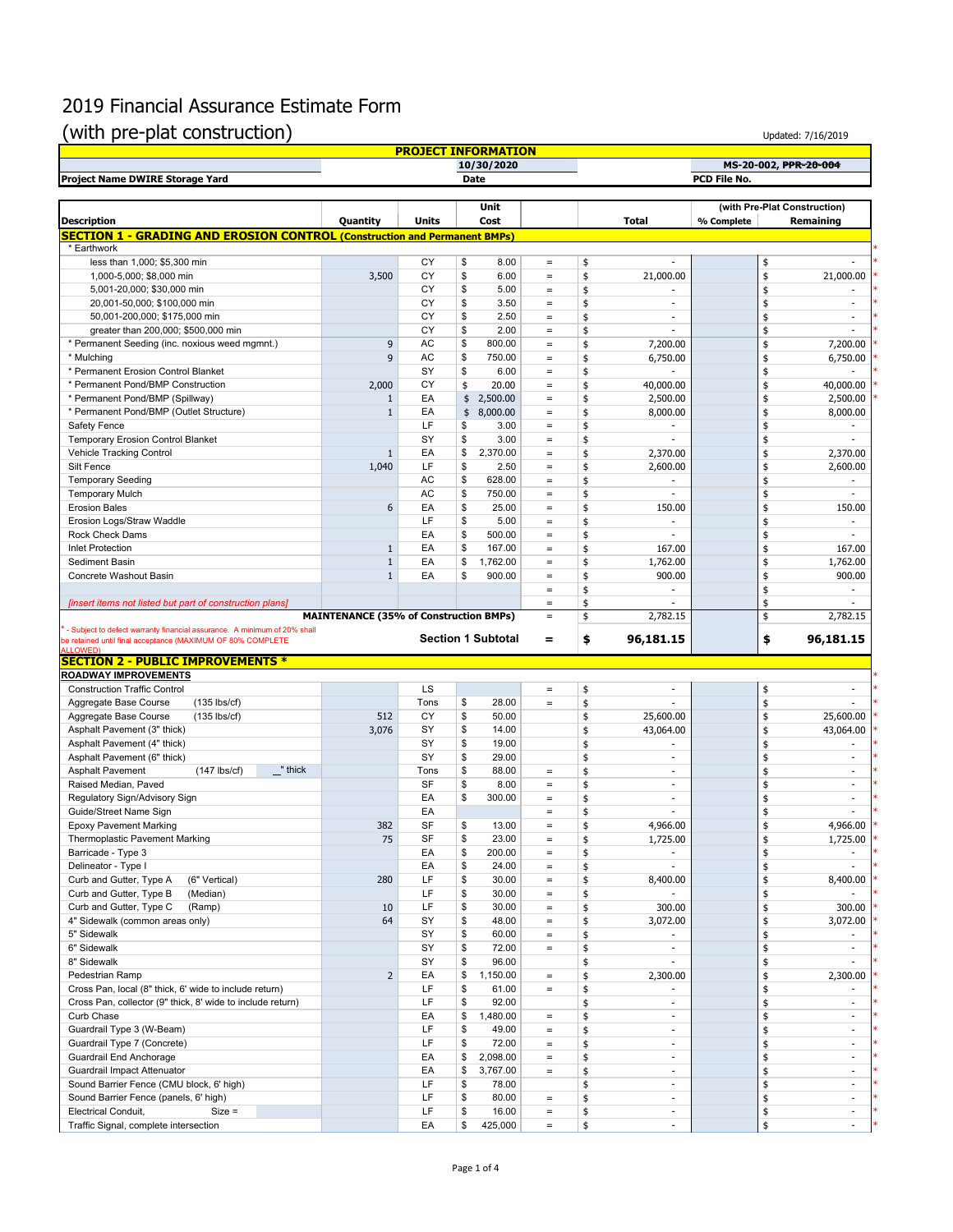| <b>PROJECT INFORMATION</b>                                                    |         |                |              |                           |                                   |    |                          |                              |    |                          |
|-------------------------------------------------------------------------------|---------|----------------|--------------|---------------------------|-----------------------------------|----|--------------------------|------------------------------|----|--------------------------|
|                                                                               |         |                |              | 10/30/2020                |                                   |    |                          |                              |    | MS-20-002, PPR-20-004    |
| Project Name DWIRE Storage Yard                                               |         |                |              | <b>Date</b>               |                                   |    |                          | PCD File No.                 |    |                          |
|                                                                               |         |                |              |                           |                                   |    |                          |                              |    |                          |
|                                                                               |         |                |              | Unit                      |                                   |    |                          | (with Pre-Plat Construction) |    |                          |
| <b>Description</b>                                                            |         | Quantity       | <b>Units</b> | Cost                      |                                   |    | <b>Total</b>             | % Complete                   |    | Remaining                |
|                                                                               |         |                |              |                           | $\qquad \qquad =$                 | \$ | $\blacksquare$           |                              | \$ |                          |
| [insert items not listed but part of construction plans]                      |         |                |              |                           | $\qquad \qquad =$                 | \$ | ä,                       |                              | \$ | ÷.                       |
| <b>STORM DRAIN IMPROVEMENTS</b>                                               |         |                |              |                           |                                   |    |                          |                              |    |                          |
| Concrete Box Culvert (M Standard), Size ( W x H )                             |         |                | LF           |                           | $=$                               | \$ | ä,                       |                              | \$ |                          |
| 18" Reinforced Concrete Pipe                                                  |         | 22             | LF           | \$<br>65.00               | $\qquad \qquad =$                 | \$ | 1,430.00                 |                              | \$ | 1,430.00                 |
| 24" Reinforced Concrete Pipe                                                  |         | 42             | LF           | \$<br>78.00               | $\qquad \qquad =$                 | \$ | 3,276.00                 |                              | \$ | 3,276.00                 |
| 30" Reinforced Concrete Pipe                                                  |         |                | LF           | \$<br>97.00               | $\qquad \qquad =$                 | \$ | ä,                       |                              | \$ | $\sim$                   |
| 36" Reinforced Concrete Pipe                                                  |         |                | LF           | \$<br>120.00              | $\qquad \qquad =$                 | \$ | ٠                        |                              | \$ | $\sim$                   |
| 42" Reinforced Concrete Pipe                                                  |         |                | LF           | \$<br>160.00              | $\qquad \qquad =$                 | \$ | $\blacksquare$           |                              | \$ | $\sim$                   |
| 48" Reinforced Concrete Pipe                                                  |         |                | LF           | \$<br>195.00              | $\quad =$                         | \$ | $\overline{\phantom{a}}$ |                              | \$ | $\overline{\phantom{a}}$ |
| 54" Reinforced Concrete Pipe                                                  |         |                | LF           | \$<br>245.00              | $\quad =$                         | \$ | ä,                       |                              | \$ | ÷.                       |
| 60" Reinforced Concrete Pipe                                                  |         |                | LF           | \$<br>288.00              | $\qquad \qquad =$                 | \$ | ÷,                       |                              | \$ | $\overline{\phantom{a}}$ |
| 66" Reinforced Concrete Pipe                                                  |         |                | LF           | \$<br>332.00              | $\qquad \qquad =$                 | \$ | $\blacksquare$           |                              | \$ | $\sim$                   |
| 72" Reinforced Concrete Pipe                                                  |         |                | LF           | \$<br>380.00              | $\qquad \qquad =$                 | \$ | $\overline{\phantom{a}}$ |                              | \$ | $\sim$                   |
| 18" Corrugated Steel Pipe                                                     |         |                | LF           | \$<br>84.00               | $\qquad \qquad =$                 | \$ | ä,                       |                              | \$ | $\sim$                   |
| 24" Corrugated Steel Pipe                                                     |         |                | LF           | \$<br>96.00               | $\qquad \qquad =$                 | \$ | $\blacksquare$           |                              | \$ | $\sim$                   |
| 30" Corrugated Steel Pipe                                                     |         |                | LF           | \$<br>122.00              | $\equiv$                          | \$ | ä,                       |                              | \$ | $\sim$                   |
| 36" Corrugated Steel Pipe                                                     |         |                | LF           | \$<br>147.00              | $\qquad \qquad =$                 | \$ | ÷,                       |                              | \$ | $\overline{\phantom{a}}$ |
| 42" Corrugated Steel Pipe                                                     |         |                | LF           | \$<br>168.00              | $\qquad \qquad =$                 | \$ | $\blacksquare$           |                              | \$ | $\sim$                   |
| 48" Corrugated Steel Pipe                                                     |         |                | LF           | \$<br>178.00              | $\qquad \qquad =$                 | \$ | $\overline{\phantom{a}}$ |                              | \$ | $\overline{\phantom{a}}$ |
| 54" Corrugated Steel Pipe                                                     |         |                | LF           | \$<br>260.00              | $\qquad \qquad =$                 | \$ | $\blacksquare$           |                              | \$ | $\sim$                   |
| 60" Corrugated Steel Pipe                                                     |         |                | LF           | \$<br>280.00              | $\qquad \qquad =$                 | \$ | $\blacksquare$           |                              | \$ | $\sim$                   |
| 66" Corrugated Steel Pipe                                                     |         |                | LF           | \$<br>340.00              | $\qquad \qquad =$                 | \$ | ä,                       |                              | \$ | $\sim$                   |
| 72" Corrugated Steel Pipe                                                     |         |                | LF           | \$<br>400.00              | $\qquad \qquad =$                 | \$ | $\overline{\phantom{a}}$ |                              | \$ | $\overline{\phantom{a}}$ |
| 78" Corrugated Steel Pipe                                                     |         |                | LF           | \$<br>460.00              | $\qquad \qquad =$                 | \$ | ÷,                       |                              | \$ | $\overline{\phantom{a}}$ |
| 84" Corrugated Steel Pipe                                                     |         |                | LF           | \$<br>550.00              | $\qquad \qquad =$                 | \$ | ٠                        |                              | \$ | ä,                       |
| Flared End Section (FES) RCP Size =                                           | 18"-24" |                |              |                           |                                   |    |                          |                              |    |                          |
| (unit cost = 6x pipe unit cost)                                               |         | $\overline{2}$ | EA           | 429.00<br>\$              | $\qquad \qquad =$                 | \$ | 858.00                   |                              | \$ | 858.00                   |
| Flared End Section (FES) CSP<br>$Size =$                                      |         |                |              |                           | $\qquad \qquad =$                 | \$ |                          |                              | \$ |                          |
| (unit cost = 6x pipe unit cost)                                               |         |                | EA           |                           |                                   |    |                          |                              |    |                          |
| End Treatment- Headwall                                                       |         |                | EA           |                           | $\qquad \qquad =$                 | \$ | ٠                        |                              | \$ | $\sim$                   |
| End Treatment- Wingwall                                                       |         |                | EA           |                           | $\qquad \qquad =$                 | \$ | $\overline{a}$           |                              | \$ | $\sim$                   |
| End Treatment - Cutoff Wall                                                   |         |                | EA           |                           | $\qquad \qquad =$                 | \$ | $\blacksquare$           |                              | \$ | $\sim$                   |
| Curb Inlet (Type R) L=5',<br>Depth $< 5'$                                     |         |                | EA           | 5,542.00<br>\$            | $\qquad \qquad =$                 | \$ | $\overline{\phantom{a}}$ |                              | \$ | $\overline{\phantom{a}}$ |
| $5'$ $\leq$ Depth $< 10'$<br>Curb Inlet (Type R) L=5',                        |         |                | EA           | \$<br>7,188.00            | $\quad =$                         | \$ | $\overline{\phantom{a}}$ |                              | \$ | $\overline{\phantom{a}}$ |
| 10'≤ Depth < 15'<br>Curb Inlet (Type R) L =5',                                |         |                | EA           | \$<br>8,345.00            | $\qquad \qquad =$                 | \$ |                          |                              | \$ |                          |
| Depth $< 5'$<br>Curb Inlet (Type R) $L = 10'$ ,                               |         | $\mathbf{1}$   | EA           | \$<br>7,627.00            | $\qquad \qquad =$                 | \$ | 7,627.00                 |                              | \$ | 7,627.00                 |
| Curb Inlet (Type R) $L = 10'$<br>$5'$ $\leq$ Depth $< 10'$                    |         |                | EA           | \$<br>7,861.00            | $\qquad \qquad =$                 | \$ | $\frac{1}{2}$            |                              | \$ |                          |
| Curb Inlet (Type R) L =10',<br>$10'$ $\leq$ Depth $< 15'$                     |         |                | EA           | \$<br>9,841.00            | $\qquad \qquad =$                 | \$ | ä,                       |                              | \$ | $\sim$                   |
| Curb Inlet (Type R) L =15',<br>Depth $< 5'$                                   |         |                | EA           | \$<br>9,918.00            | $\qquad \qquad =$                 | \$ | $\blacksquare$           |                              | \$ | $\sim$                   |
| Curb Inlet (Type R) L =15',<br>$5'$ $\leq$ Depth $< 10'$                      |         |                | EA           | \$10,633.00               | $\equiv$                          | \$ | ä,                       |                              | \$ | $\sim$                   |
| Curb Inlet (Type R) L =15',<br>10'≤ Depth < 15'                               |         |                | EA           | \$11,627.00               | $\qquad \qquad =$                 | \$ | ÷,                       |                              | \$ | $\overline{\phantom{a}}$ |
| Curb Inlet (Type R) L = 20',<br>Depth $< 5'$                                  |         |                | EA           | \$10,570.00               | $\qquad \qquad =$                 | \$ | $\overline{a}$           |                              | \$ | $\sim$                   |
| $5'$ $\leq$ Depth $< 10'$<br>Curb Inlet (Type R) L = 20',                     |         |                | EA           | \$11,667.00               | $\qquad \qquad =$                 | \$ | $\overline{\phantom{a}}$ |                              | \$ | $\sim$                   |
| Grated Inlet (Type C),<br>Depth $<$ 5'                                        |         |                | EA           | \$<br>4,640.00            | $\qquad \qquad =$                 | \$ | ÷.                       |                              | \$ | $\sim$                   |
| Grated Inlet (Type D),<br>Depth $< 5$                                         |         |                | EA           | $\frac{1}{2}$<br>5,731.00 | $\qquad \qquad =$                 | \$ |                          |                              | ¢  |                          |
| Storm Sewer Manhole, Box Base                                                 |         |                | EA           | \$11,627.00               | $\equiv$                          | \$ | ä,                       |                              | \$ | $\sim$                   |
| Storm Sewer Manhole, Slab Base                                                |         |                | EA           | \$<br>6,395.00            | $\qquad \qquad =$                 | \$ | $\overline{\phantom{a}}$ |                              | \$ | $\overline{\phantom{a}}$ |
| Geotextile (Erosion Control)                                                  |         |                | SY           | \$<br>6.00                | $\qquad \qquad =$                 | \$ | $\frac{1}{2}$            |                              | \$ | $\overline{\phantom{a}}$ |
| Rip Rap, d50 size from 6" to 24"                                              |         |                | Tons         | \$<br>80.00               | $\hspace{1.0cm} = \hspace{1.0cm}$ | \$ | $\overline{\phantom{a}}$ |                              | \$ | $\overline{\phantom{a}}$ |
| Rip Rap, Grouted                                                              |         |                | Tons         | \$<br>95.00               | $\qquad \qquad =$                 | \$ | ä,                       |                              | \$ | $\sim$                   |
| Drainage Channel Construction, Size (W x H)                                   |         |                | LF           |                           | $\qquad \qquad =$                 | \$ | ٠                        |                              | \$ | $\sim$                   |
| Drainage Channel Lining, Concrete                                             |         |                | СY           | \$<br>570.00              | $\qquad \qquad =$                 | \$ | ä,                       |                              | \$ | $\sim$                   |
| Drainage Channel Lining, Rip Rap                                              |         |                | CY           | \$<br>112.00              | $\qquad \qquad =$                 | \$ | ÷,                       |                              | \$ | $\overline{\phantom{a}}$ |
| Drainage Channel Lining, Grass                                                |         |                | AC           | \$<br>1,469.00            | $\qquad \qquad =$                 | \$ | ٠                        |                              | \$ | $\sim$                   |
| Drainage Channel Lining, Other Stabilization                                  |         |                |              |                           | $\qquad \qquad =$                 | \$ | ٠                        |                              | \$ | $\sim$                   |
|                                                                               |         |                |              |                           | $\qquad \qquad =$                 | \$ | ٠                        |                              | \$ | $\sim$                   |
| [insert items not listed but part of construction plans]                      |         |                |              |                           | $\qquad \qquad =$                 | \$ | $\overline{\phantom{a}}$ |                              | \$ | $\sim$                   |
| - Subject to defect warranty financial assurance. A minimum of 20% shall      |         |                |              |                           |                                   |    |                          |                              |    |                          |
| e retained until final acceptance (MAXIMUM OF 80% COMPLETE<br><b>ALLOWED)</b> |         |                |              | <b>Section 2 Subtotal</b> | =                                 | \$ | 102,618.00               |                              | \$ | 102,618.00               |
|                                                                               |         |                |              |                           |                                   |    |                          |                              |    |                          |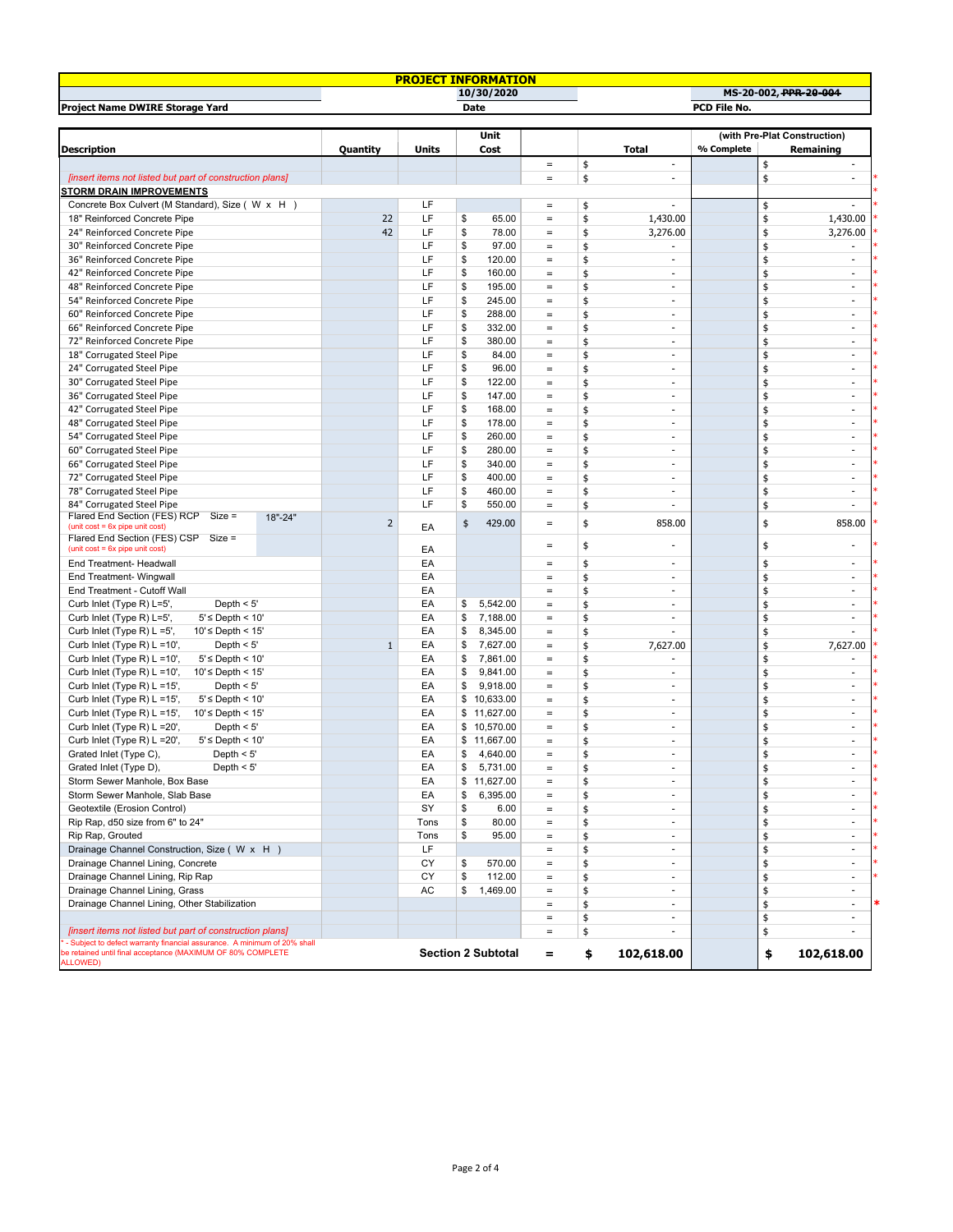|                                                                                                      |                                                                   | <b>PROJECT INFORMATION</b> |    |                           |                      |          |                          |            |          |                              |
|------------------------------------------------------------------------------------------------------|-------------------------------------------------------------------|----------------------------|----|---------------------------|----------------------|----------|--------------------------|------------|----------|------------------------------|
|                                                                                                      |                                                                   |                            |    | 10/30/2020                |                      |          |                          |            |          | MS-20-002, PPR-20-004        |
| Project Name DWIRE Storage Yard                                                                      | <b>Date</b>                                                       |                            |    |                           |                      |          | PCD File No.             |            |          |                              |
|                                                                                                      |                                                                   |                            |    |                           |                      |          |                          |            |          |                              |
|                                                                                                      |                                                                   |                            |    | <b>Unit</b>               |                      |          |                          |            |          | (with Pre-Plat Construction) |
| <b>Description</b>                                                                                   | <b>Quantity</b>                                                   | <b>Units</b>               |    | Cost                      |                      |          | <b>Total</b>             | % Complete |          | Remaining                    |
| <b>SECTION 3 - COMMON DEVELOPMENT IMPROVEMENTS (Private or District and NOT Maintained by EPC)**</b> |                                                                   |                            |    |                           |                      |          |                          |            |          |                              |
| <b>ROADWAY IMPROVEMENTS</b>                                                                          |                                                                   |                            |    |                           |                      |          |                          |            |          |                              |
|                                                                                                      |                                                                   |                            |    |                           | $\equiv$             | \$       | $\overline{\phantom{a}}$ |            | \$       |                              |
|                                                                                                      |                                                                   |                            |    |                           | $\qquad \qquad =$    | \$       | ÷.                       |            | \$       |                              |
|                                                                                                      |                                                                   |                            |    |                           | $\qquad \qquad =$    | \$       | $\sim$                   |            | \$       |                              |
|                                                                                                      |                                                                   |                            |    |                           | $=$                  | \$       | $\sim$                   |            | \$       |                              |
|                                                                                                      |                                                                   |                            |    |                           | $\qquad \qquad =$    | \$       | $\sim$                   |            | \$       |                              |
|                                                                                                      |                                                                   |                            |    |                           | $\qquad \qquad =$    | \$       | $\sim$                   |            | \$       | $\sim$                       |
| <b>STORM DRAIN IMPROVEMENTS</b>                                                                      | (Exception: Permanent Pond/BMP shall be itemized under Section 1) |                            |    |                           |                      |          |                          |            |          |                              |
|                                                                                                      |                                                                   |                            |    |                           | $\qquad \qquad =$    | \$       | $\sim$                   |            | \$       |                              |
|                                                                                                      |                                                                   |                            |    |                           | $\equiv$             | \$       | $\overline{\phantom{a}}$ |            | \$       | $\sim$                       |
|                                                                                                      |                                                                   |                            |    |                           | $\qquad \qquad =$    | \$       | $\sim$                   |            | \$       |                              |
|                                                                                                      |                                                                   |                            |    |                           | $\qquad \qquad =$    | \$       | $\sim$                   |            | \$       |                              |
|                                                                                                      |                                                                   |                            |    |                           | $\qquad \qquad =$    | \$       | $\sim$<br>÷.             |            | \$       | $\sim$<br>÷.                 |
|                                                                                                      |                                                                   |                            |    |                           | $\qquad \qquad =$    | \$       |                          |            | \$       |                              |
| <b>WATER SYSTEM IMPROVEMENTS</b>                                                                     |                                                                   | LF                         | \$ | 64.00                     |                      |          |                          |            |          |                              |
| Water Main Pipe (PVC), Size 8"<br>Water Main Pipe (Ductile Iron), Size 8"                            | 200                                                               | LF                         | \$ | 75.00                     | $\equiv$<br>$\equiv$ | \$<br>\$ | 12,800.00                |            | \$       | 12,800.00                    |
| Gate Valves, 8"                                                                                      |                                                                   | EA                         | \$ | 1,858.00                  | $=$                  | \$       | $\sim$                   |            | \$<br>\$ |                              |
| Fire Hydrant Assembly, w/ all valves                                                                 | $\mathbf{1}$                                                      | EA                         | \$ | 6,597.00                  | $\equiv$             | \$       | 6,597.00                 |            | \$       | 6,597.00                     |
| Water Service Line Installation, inc. tap and valves                                                 | $\overline{2}$                                                    | EA                         |    | \$1,324.00                | $=$                  | \$       | 2,648.00                 |            | \$       | 2,648.00                     |
| Fire Cistern Installation, complete                                                                  |                                                                   | EA                         |    |                           | $=$                  | \$       | $\sim$                   |            | \$       |                              |
|                                                                                                      |                                                                   |                            |    |                           | $\qquad \qquad =$    | \$       | $\overline{\phantom{a}}$ |            | \$       |                              |
| [insert items not listed but part of construction plans]                                             |                                                                   |                            |    |                           | $\qquad \qquad =$    | \$       | $\sim$                   |            | \$       | $\sim$                       |
| <b>SANITARY SEWER IMPROVEMENTS</b>                                                                   |                                                                   |                            |    |                           |                      |          |                          |            |          |                              |
| Sewer Main Pipe (PVC), Size 8"                                                                       | 200                                                               | LF                         | \$ | 64.00                     | $=$                  | \$       | 12,800.00                |            | \$       | 12,800.00                    |
| Sanitary Sewer Manhole, Depth < 15 feet                                                              | $\mathbf{1}$                                                      | EA                         | \$ | 4,386.00                  | $\equiv$             | \$       | 4,386.00                 |            | \$       | 4,386.00                     |
| Sanitary Service Line Installation, complete                                                         | $\overline{2}$                                                    | EA                         |    | \$1,402.00                | $\qquad \qquad =$    | \$       | 2,804.00                 |            | \$       | 2,804.00                     |
| Sanitary Sewer Lift Station, complete                                                                |                                                                   | EA                         |    |                           | $\qquad \qquad =$    | \$       |                          |            | \$       |                              |
|                                                                                                      |                                                                   |                            |    |                           | $\qquad \qquad =$    | \$       | $\sim$                   |            | \$       | $\sim$                       |
| [insert items not listed but part of construction plans]                                             |                                                                   |                            |    |                           | $\qquad \qquad =$    | \$       | $\sim$                   |            | \$       | $\sim$                       |
| <b>LANDSCAPING IMPROVEMENTS</b>                                                                      | (For subdivision specific condition of approval, or PUD)          |                            |    |                           |                      |          |                          |            |          |                              |
|                                                                                                      |                                                                   | EA                         |    |                           | $\equiv$             | \$       | $\sim$                   |            | \$       |                              |
|                                                                                                      |                                                                   | EA                         |    |                           | $\qquad \qquad =$    | \$       | $\sim$                   |            | \$       | $\sim$                       |
|                                                                                                      |                                                                   | EA                         |    |                           | $=$                  | \$       | $\sim$                   |            | \$       |                              |
|                                                                                                      |                                                                   | EA                         |    |                           | $=$                  | \$       | $\overline{\phantom{a}}$ |            | \$       |                              |
|                                                                                                      |                                                                   | EA                         |    |                           | $\qquad \qquad =$    | \$       |                          |            | \$       |                              |
| ** - Section 3 is not subject to defect warranty requirements                                        |                                                                   |                            |    | <b>Section 3 Subtotal</b> | $=$                  | \$       | 42,035.00                |            | \$       | 42,035.00                    |